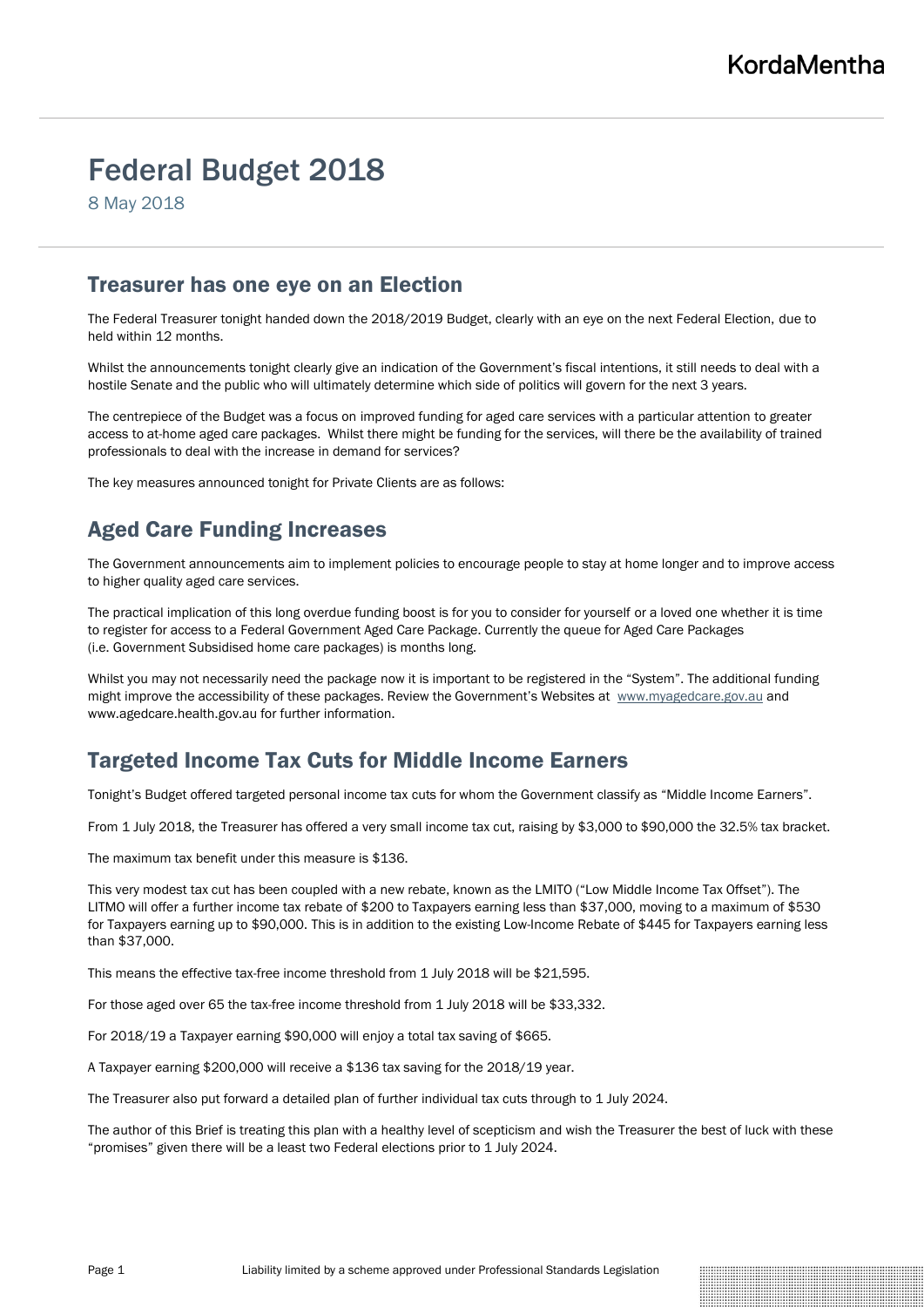Below are the current and proposed new resident Australian tax tables:

Current 2017/18 Resident Australian Income Tax Rates:

| Taxable Income<br>\$ | Rate<br>\$ | % on Excess | Medicare<br>% | Total<br>% |
|----------------------|------------|-------------|---------------|------------|
| $0 - 18,200$         | Nil        | Nil         | 0%            | 0%         |
| 18,201 - 37,000      | Nil        | 19%         | 2%a           | 21%        |
| $37,001 - 87,000$    | 3,572      | 32.5%       | 2%            | 34.5%      |
| 87,001 - 180,000     | 19,822     | 37%         | 2%            | 39%        |
| $180.001 +$          | 54,232     | 45%         | 2%            | 47%        |

#### Proposed 2018/19 Resident Australian Income Tax Rates

| Taxable Income<br>\$ | Rate<br>\$      | % on Excess | Medicare<br>% | Total<br>% |
|----------------------|-----------------|-------------|---------------|------------|
| $0 - 18,200$         | Nil             | Nil         | 0%            | 0%         |
| 18,201 - 37,000      | <b>Nil</b><br>b | 19%         | 2%a           | 21%        |
| $37,001 - 90,000$    | 3,572c          | 32.5%       | 2%            | 34.5%      |
| $90,001 - 180,000$   | 20,796          | 37%         | 2%            | 39%        |
| $180,001 +$          | 54,096          | 45%         | 2%            | 47%        |

- a: The Medicare Levy is not payable where your taxable income is less than \$21,655 (2017/18) or \$21,980 (2018/19)
- b: New Low Middle Income Tax Offset (LMITO) of \$200 available to Taxpayers whose taxable income is less than \$37,000
- c: A new Low Middle Income Tax Offset (LMITO) of up to \$530 available to Taxpayers whose taxable income is between \$37,000 and \$90,000

### Superannuation Changes

#### Increase in Maximum Membership of Self-Managed Superannuation Funds

The Minister for Revenue and Financial Services, Kelly O'Dwyer, prior to the Budget announced the Government will change the Superannuation Laws by expanding the limit of the number of members in Self-Managed Superannuation Funds from the current limit of 4 to 6.

Whilst on the surface that may encourage parents to include their children as members of their Self-Managed Superannuation Funds, caution needs to be exercised as this will have significant asset succession issues on who ultimately controls your SMSF.

All members of Self-Managed Superannuation Funds need to be either a Trustee or a Director of the Company that is acting as the Trustee of the Superannuation Fund. Accordingly, adding your Adult aged children as additional members of your Self-Managed Superannuation Fund should be actioned with caution.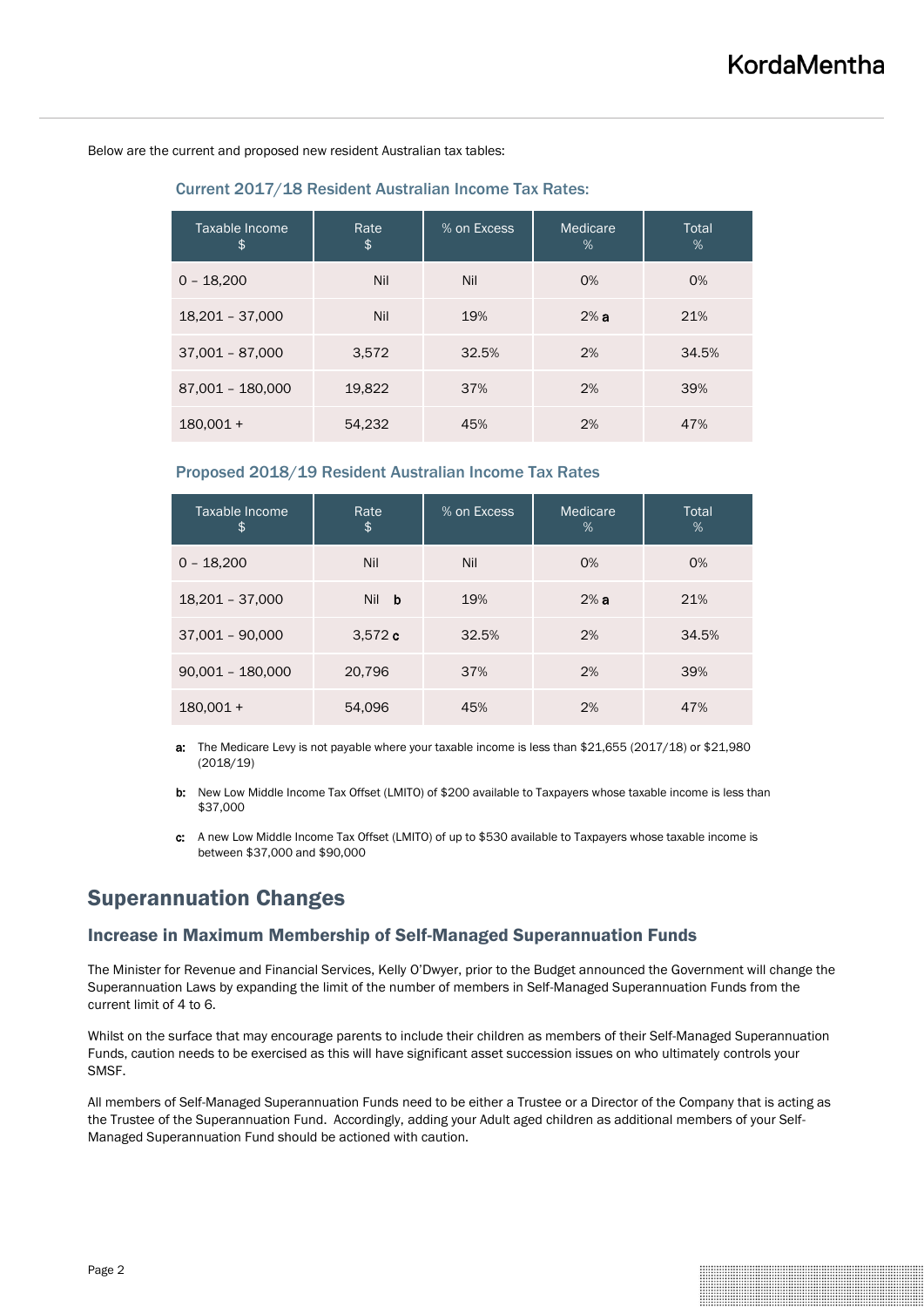#### SMSF's have a three-year Statutory Audit Cycle from 1 July 2019 - is this good or bad?

SMSF's with a good record keeping and compliance history will have three yearly requirements for audits. This is currently an annual requirement.

Whilst on the surface this may appear to be a cost saving, the measure will increase the record keeping requirements for SMSF Trustees between statutory audits noting records must be made available to your Statutory Auditor every three years rather than annually. This has a proposed commencement date of 1 July 2019.

#### Superannuation Guarantee and multiple employers – Reducing Excess Concessional Cap Breaches

For those individuals with incomes over \$263,157 and multiple employers, they can nominate that their wages from certain nominated employers can be exempted from Superannuation Guarantee from 1 July 2018.

This is a practical solution to the issue where individuals take on additional employment positions which result in unavoidable excess Concessional Contributions Tax.

Employees will be able to negotiate with their nominated employers to receive the amounts as wages rather than compulsory Superannuation Guarantee contributions.

#### Work Test Changes to enable superannuation contributions from 1 July 2019 helping recent Retirees

Individuals aged 65-74 who total Superannuation balance is under \$300,000 will be able to continue to contribute to Superannuation for 12 months after they cease to satisfy a work test.

At present a work test is required where Contributions are made for those aged 65 to 74 (40 hours of gainful employment in 30 consecutive days in a financial year).

#### Investment Strategies – Review requirement for Pension Mode

Legislative changes will be made to the Superannuation Act to include a covenant that will mandate trustees to prescribe written retirement income strategy for Superannuation Fund members. We are unsure whether this will apply to Retail Funds only or include SMSF's.

Presumably the strategy will cover how the Fund intends to meet the obligation to pay retirement benefits to its members.

More red tape!

#### Insurance Changes – Retail and Industry Superannuation Fund

Insurance within superannuation will move from being a "Default" system to being offered on an opt-in basis for the following members:

- Members under age 25 years of age;
- Members with less than \$6,000; and
- members whose accounts have not received a contribution in 13 months and are inactive.

The changes will take effect on 1 July 2019.

# Taxation Integrity Measures

#### Introduction of an Economy wide cash payment limit

From 1 July 2019 the Government will introduce a limit of \$10,000 for cash payments made to businesses. This is to reduce the tax drain from the Black Economy.